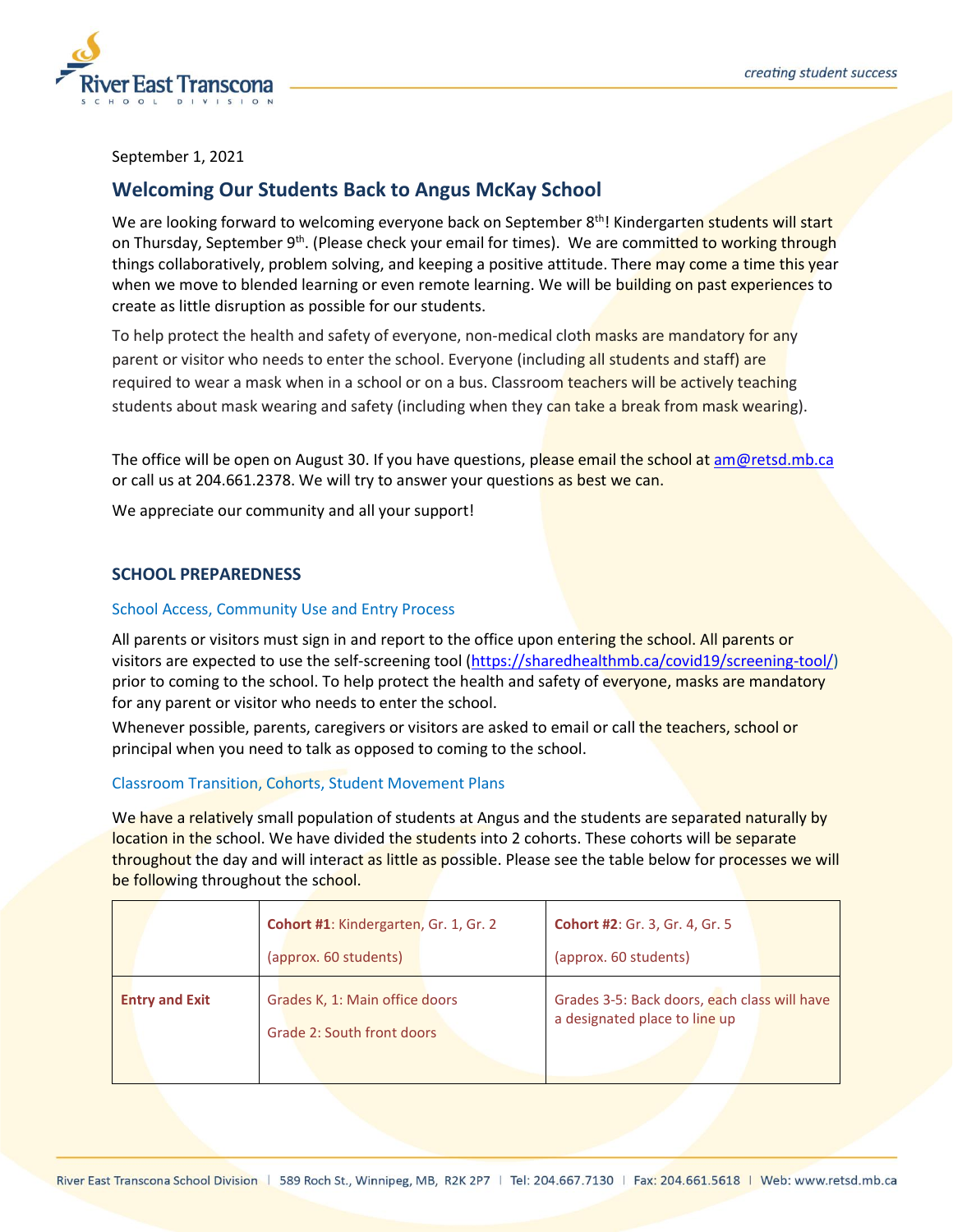

| <b>Classrooms</b>                                                 | Kindergarten is in the front hallway (Room<br>4)                                                                                                                                                                                                                                                                                                   | Grade 3 (Room 16), Grade 4 (Room 19) and<br>Grade 5 (Room 17) are in the back hallway |
|-------------------------------------------------------------------|----------------------------------------------------------------------------------------------------------------------------------------------------------------------------------------------------------------------------------------------------------------------------------------------------------------------------------------------------|---------------------------------------------------------------------------------------|
|                                                                   | Grade 1 is in the side hallway (Room 11)                                                                                                                                                                                                                                                                                                           |                                                                                       |
| <b>Recess (including</b><br><b>Lunch recess)</b>                  | Days 1, 3, 5: play structure and tarmac<br>Days 2, 4, 6: field                                                                                                                                                                                                                                                                                     | Days 1, 3, 5: field<br>Days 2, 4, 6: play structure and tarmac                        |
| Lunch                                                             | Students that stay for lunch will eat in their own classrooms.<br>For questions about the lunch program please email:<br>angusmckaylunchprogram@gmail.com or call 204.661.4200 ext. 3901                                                                                                                                                           |                                                                                       |
| Gym entry/exit<br><b>No students to</b><br>change for Gym         | East doors (at front of school)                                                                                                                                                                                                                                                                                                                    | West doors (at back of school)                                                        |
| <b>Music</b><br>No choir, singing or<br>recorders at this<br>time | Students will provide 2 metres distance while classes enter and exit the music room.<br>Cohorts are timetabled in blocks, so classes don't meet in the hallway.                                                                                                                                                                                    |                                                                                       |
| <b>Student Services</b>                                           | Mrs. Beettam and Mrs. Morris will be working with students and families that require<br>extra supports.                                                                                                                                                                                                                                            |                                                                                       |
| Library                                                           | The library remains a vital part of our school. Students will be able to sign out books. Mr.<br>Crawley will continue to have story time, and students will physically distance.<br>Mrs. Morris and Mr. Crawley will ensure the library schedule respects the cohorts.<br>Each classroom teacher will establish processes for classroom libraries. |                                                                                       |
|                                                                   | Mrs. Morris will continue to co teach with classroom teachers on a variety of topics as<br>well as integrating technology and inquiry-based learning.                                                                                                                                                                                              |                                                                                       |
| <b>Clubs</b>                                                      | Clubs will resume this year. Clubs will be organized in cohort groups. Information will be<br>in the bi-weekly E Memos. (To sign up for E-Memos, go here and scroll down to "Sign up<br>for our E-Memo". Enter your email and you will receive them.                                                                                               |                                                                                       |
| <b>Washrooms and</b><br>water                                     | Front hallway washrooms and water filling<br>station                                                                                                                                                                                                                                                                                               | Back hallway washrooms and water filling<br>station                                   |
|                                                                   | Students must bring their own water bottles. Please label them.                                                                                                                                                                                                                                                                                    |                                                                                       |
| <b>Timetable</b>                                                  | Specialty classes (Gym, Music) scheduled for time between cohorts.                                                                                                                                                                                                                                                                                 |                                                                                       |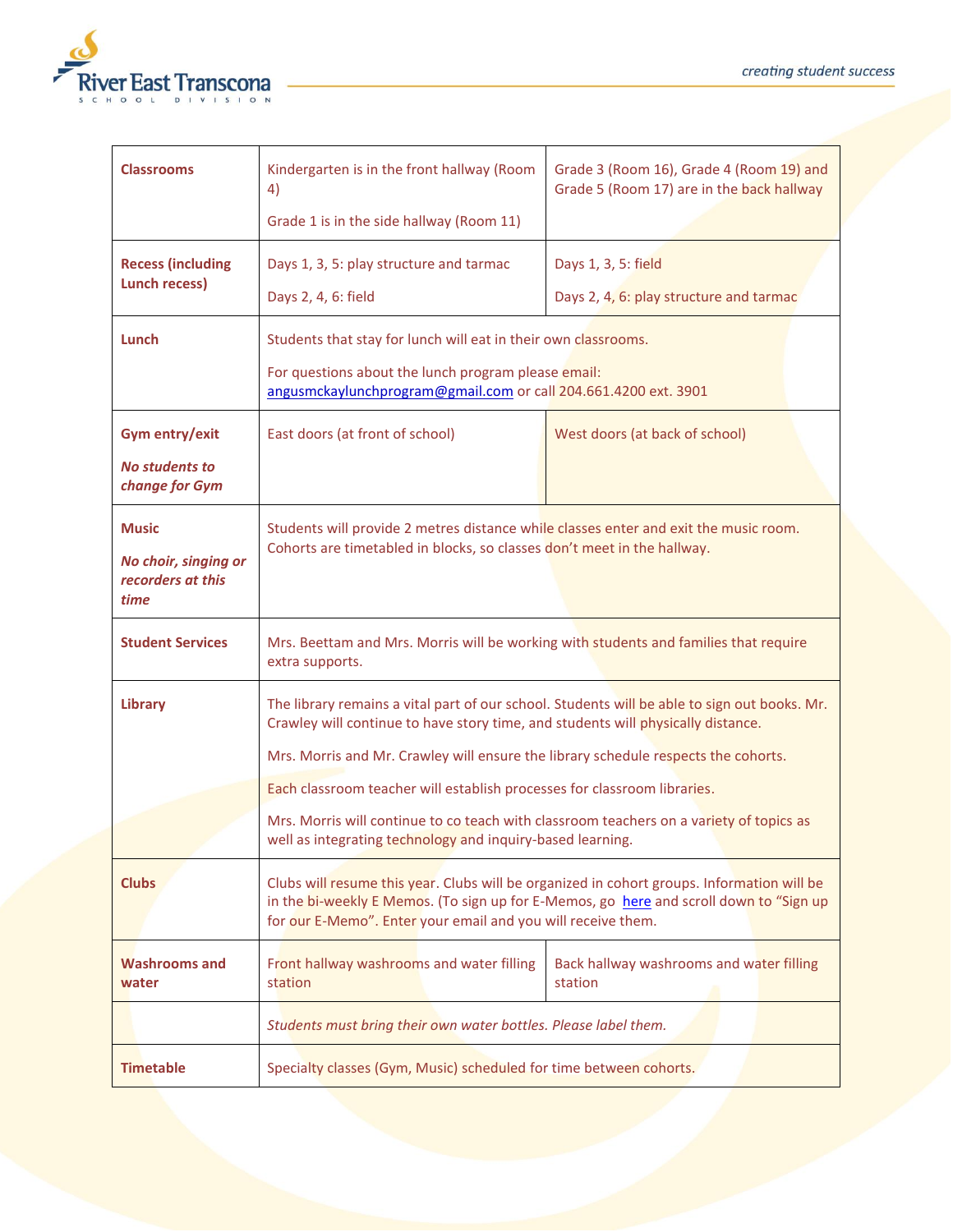

| <b>Patrols</b> | Patrols will have their own labelled vests and rack to store them. Specific information |
|----------------|-----------------------------------------------------------------------------------------|
|                | will be shared with patrols.                                                            |

Physical distancing within the cohorts is required to the greatest extent possible. School staff will be teaching, encouraging, and modelling safe distancing behaviour.

There will be arrows indicating flow of pedestrian traffic in the hallways, and we follow the same concepts as the "rules of the road".

# COVID-19 Signage

Manitoba Health has provided a variety of signage that is posted in all schools to communicate public health best practices. See them at: htt[ps://ww](http://www.gov.mb.ca/covid19/updates/resources.html)w.[gov.mb.ca/covid19/updates/resources.html](http://www.gov.mb.ca/covid19/updates/resources.html)

# **Transportation**

Guidelines for Transportation to Schools: htt[ps://www.edu.gov.mb.ca/k12/covid/reopening/transportation.html](http://www.edu.gov.mb.ca/k12/covid/reopening/transportation.html)

# Self-Screening, Symptom Monitoring Process & Personal Hygiene

Students must stay home if sick or displaying symptoms. Monitoring for symptoms and exposure is to be done using the COVID-19 Shared Health Screening Tool. Symptoms may include:

- Cough
- Headache
- Fever/ chills
- Muscle aches
- Sore throat/ hoarse voice
- Shortness of breath/ breathing difficulties
- Loss of taste or smell
- Vomiting, or diarrhea for more than 24 hours
- Runny nose
- Fatigue
- Nausea or loss of appetite
- Conjunctivitis (pink eye)
- Skin rash of unknown cause

## <https://sharedhealthmb.ca/covid19/screening-tool/>

Public health orders are to be followed in all schools. To reduce the risk of infection from COVID-19, students and visitors are expected to take common prevention measures, including regular handwashing with soap and warm water for at least 15 seconds. Dry hands thoroughly. An alcoholbased hand cleanser can be used if your hands are not visibly dirty, and soap and water are not available.

It is especially important to clean your hands:

• After coughing or sneezing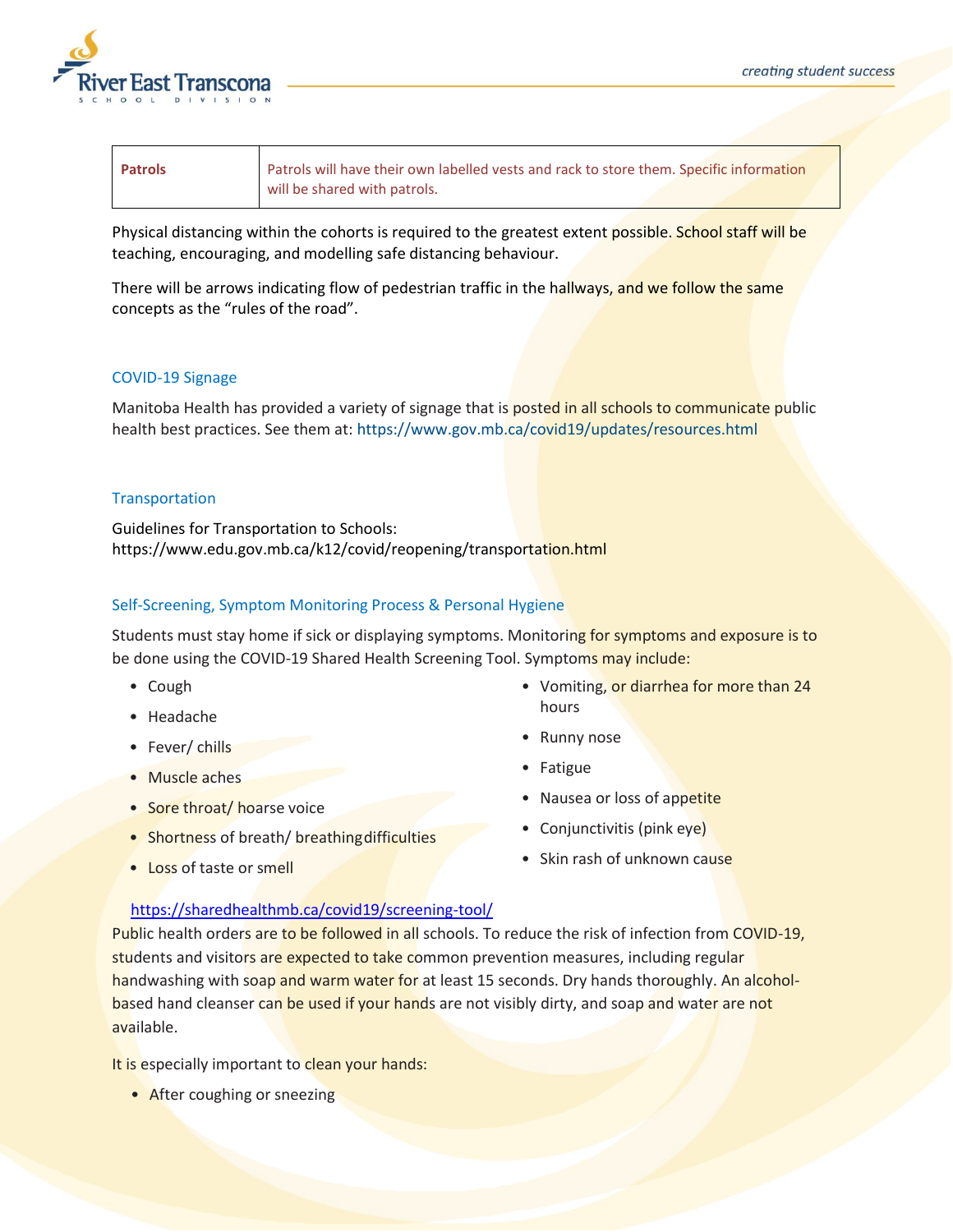

- When caring for a sick person
- Before, during and after you prepare food
- Before eating
- After toilet use
- When hands are visibly dirty

You should also cover your mouth and nose with a tissue when coughing or sneezing, or you can cough or sneeze into your sleeve. Throw used tissues in the garbage and immediately wash your hands or use an alcohol-based hand cleanser.

# htt[ps://ww](http://www.gov.mb.ca/covid19/prepareandprevent/index.html)w.[gov.mb.ca/covid19/prepareandprevent/index.html](http://www.gov.mb.ca/covid19/prepareandprevent/index.html)

# Use of Personal Protective Equipment (PPE)

Masks offer an added layer of protection. All students in Kindergarten - Grade 5, as well as teachers and staff, are mandated to wear a non-medical mask in common areas throughout schools and when physical distancing of two metres is not possible. School staff that work with both cohorts will be provided with medical masks to wear. Teachers will be setting guidelines and teaching when mask breaks are appropriate. This is a process and staff will be gentle with students. We continue to update our behaviour matrices to help students follow school expectations. These will be shared with families in the E-memos.

Extra masks will be made available at all schools throughout the school year for those who do not have their own. Parents are strongly encouraged to talk to their children about how to wear a nonmedical mask. It is strongly recommended to practice wearing a mask before starting school.

## Protocol for Students Who Exhibit Symptoms

At Angus McKay if a student develops symptoms while at school, they will be isolated in a predetermined isolation space. The student's parent/caregiver will be notified to come and pick them up immediately and instructed to call Health Links at 204.788.8200 or 1.888.315.9257. Please provide updated emergency contact information and respond as quickly as possible for everyone's health and safety.

A sick child can return to the school once it has been determined that it is safe to do so by their health care provider or public health. If that child has a positive test, further direction will be provided by public health.

Please see the posters/graphics attached to this plan.

## Protocol if there is a Positive Case in the School

In the event of a confirmation of a case of COVID-19 connected with a class, public health will lead the response and provide guidance. Public health will advise staff and students if they have been in close contact if they need to self-isolate or self-monitor and when they can return to school.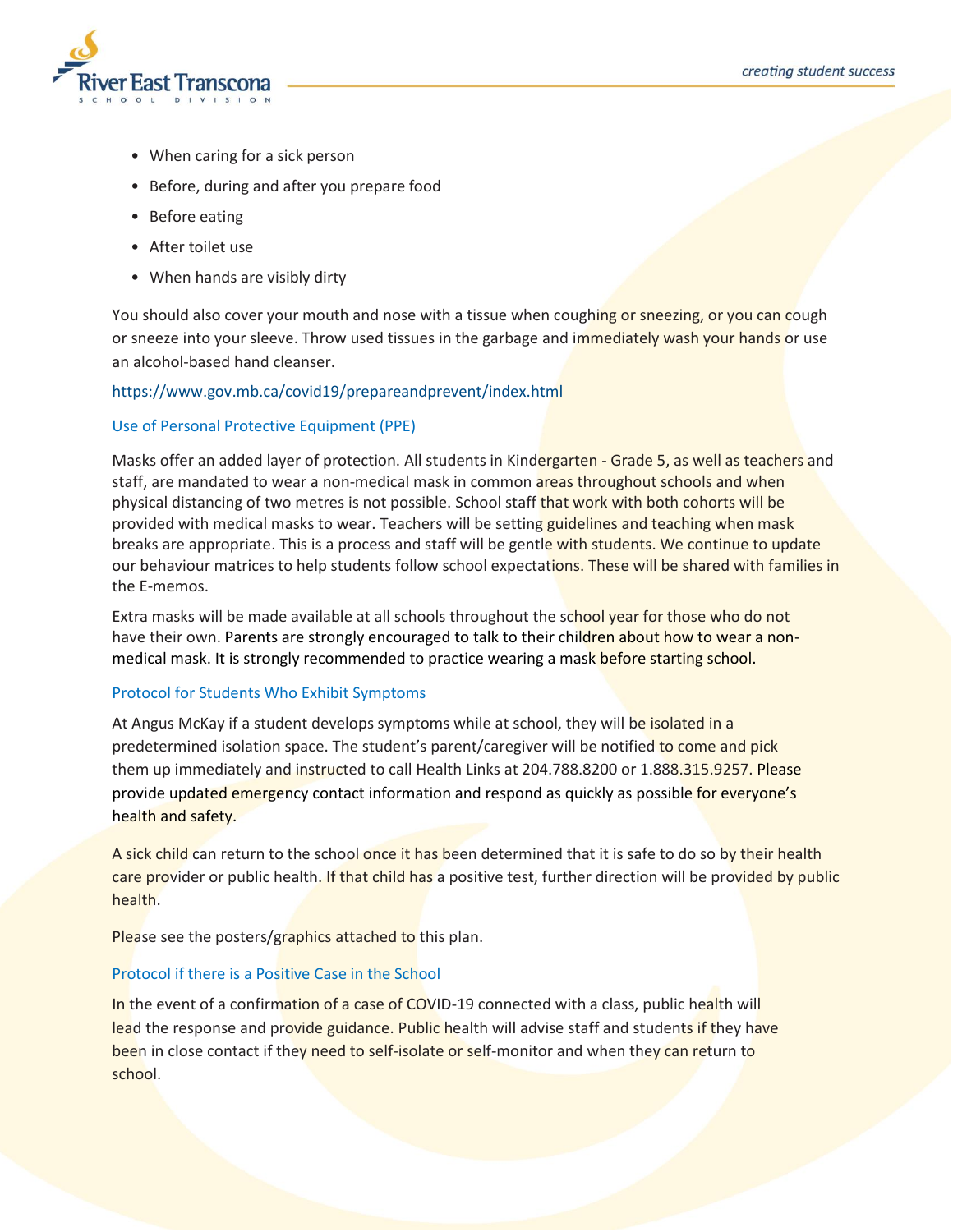

Decisions about school or class closures will be made on a case-by-case basis with public health leading the response and providing guidance.

Classroom teachers will support the development and provision of at-home learning packages for students who are isolating or quarantined as directed by public health.

# Cleaning & Sanitization Schedule

RETSD has worked diligently to develop a cleaning and sanitizing plan for the re-entry of students. School custodial staff are aware of and are implementing this plan.

To increase cleaning and sanitation, we are:

- Providing hand sanitizer in all offices and entrances of school buildings
- Ensuring adequate supply of liquid soap and hand towels in all locations. Ensuring all air hand dryers are in working order
- Procuring disinfectant wipes for IT equipment to ensure shared devices are cleaned in between users

# **SCHOOL ROUTINES**

## School Physical Setting

As per the messaging from the Chief Public Health Officer of Manitoba, schools are safe. Each classroom has been provided with necessary cleaning supplies to help ensure cleanliness throughout the day. Additionally, soap and water are readily available throughout the schools. Common spaces are subject to more frequent cleaning by school custodial staff. In order to help maximize safety, water fountains that are not touchless are closed off or bagged so that they cannot be used. Bottle re-fill stations will continue to be available. Students must supply their own bottle, and these should not be shared.

## Student Attendance

Students are expected to attend in-class learning and fully participate even if remote learning is required at some point. Each school will work collaboratively with parents/caregivers to support learning for students who are medically advised not to return to school and provide the required medical documentation.

Families who choose to educate their children at home can find more information about homeschooling by contacting:

**Homeschooling Office Manitoba Education and Training** 1567 Dublin Ave. Winnipeg, MB R3E 3J5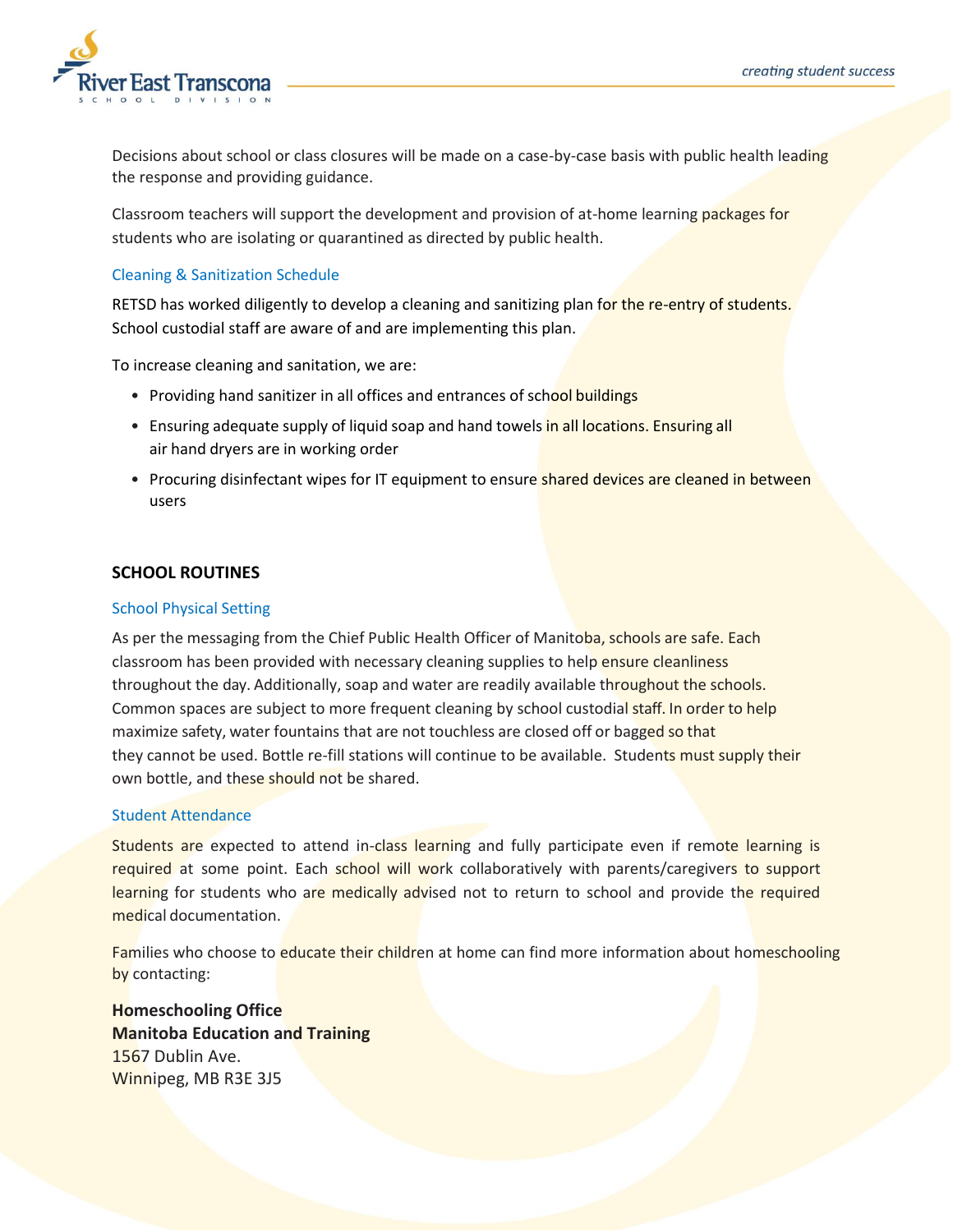

Phone: 204.945.8138 Email: [homeschooling@gov.mb.ca](mailto:homeschooling@gov.mb.ca)

## Timetable

The timetable at Angus has been adjusted so that each of the two cohorts have specialty classes in the same block of time. (for example, on Day 1 of the school day cycle Cohort #1 all have Music in the am, Cohort#2 in the pm) This allows for each cohort to remain separate from the other as much as possible.

Mrs. Treffner and Ms. Schroeder will be aware of these cohorts and organize their spaces and materials accordingly. Classes may also be held outside.

## Recess, Lunch Hour, Play Structures/Schoolyard

Please see table above

## Assemblies

We may have assemblies in our cohorts, the staff will determine the purpose and they will have curricular connections.

## Field Trips

All field trips/out of school excursions are permitted as long as the activities follow current public health recommendations and orders at the time.

At this time, students in the same cohort may attend field trips together. Teachers will plan these using curricular connections as their guide.

## Volunteers

In order to ensure schools are as safe as possible, the division is limiting access to the school building. In most situations, volunteers are not permitted to attend school in-person. For the most part, access is being prioritized to those supporting implementation of public health measures and activities that benefit student learning and well-being. All visitors and volunteers must adhere to self-screening, physical distancing, and recommended hygiene practices. Visitors or volunteers with any symptoms consistent with COVID-19 should not enter the school. Schools will keep a list of all visitors. To help protect the health and safety of everyone masks are mandatory in the school.

# **TEACHING, LEARNING & WELL-BEING**

## In-Class Learning

As has been directed by Manitoba Education, in-class learning will occur with additional public health measures. While the educational programming will continue to be best practice, some logistical changes may be necessary. These changes will include:

• Group work, group projects: Teachers will continue to prioritize collaboration between students. This may include using digital platforms to maintain social distancing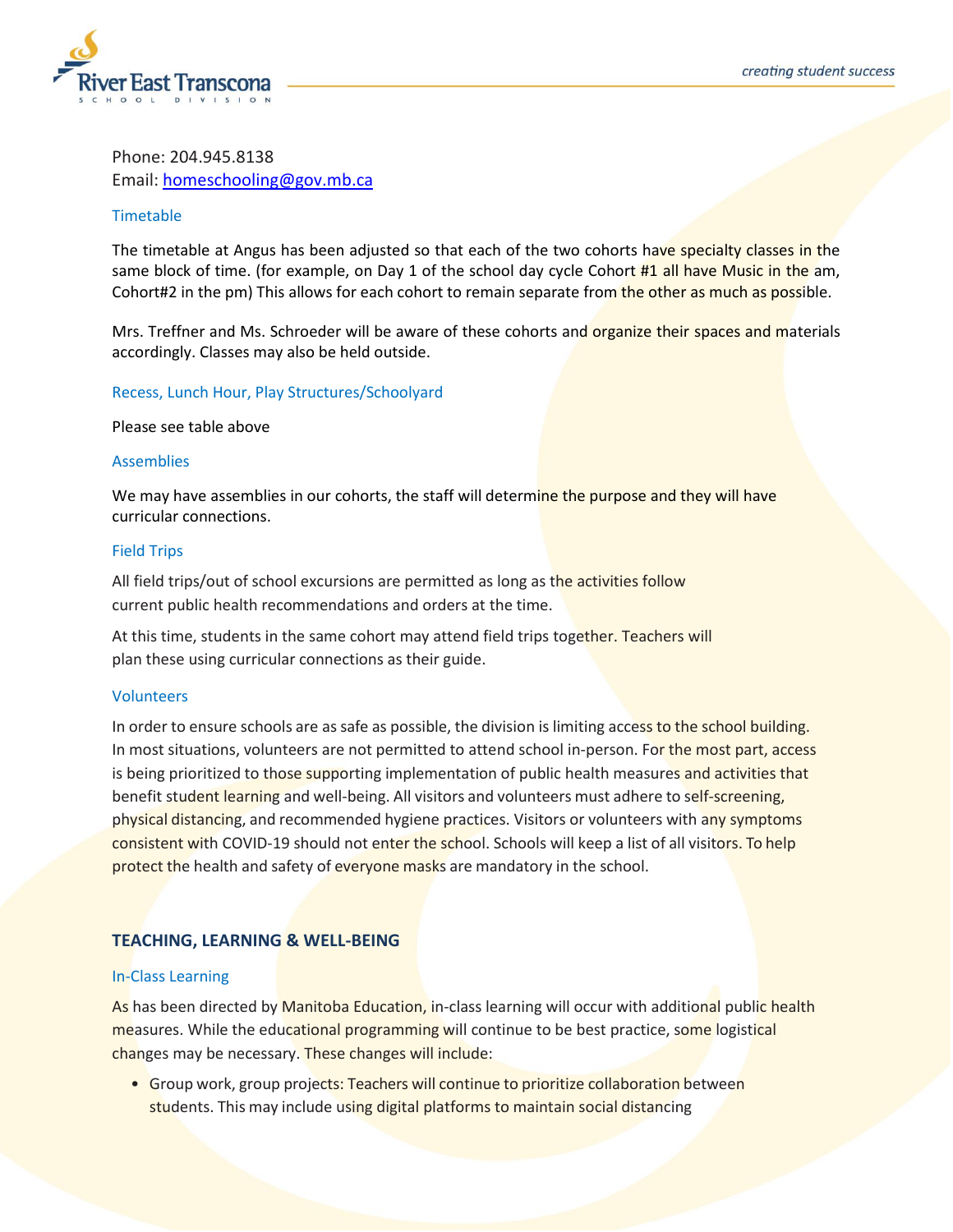

- Maintaining social distance and hygiene within the classrooms
- Cohorting students

# Recovery Learning

Recovery learning is not a one-time event. It will be viewed as an ongoing process throughout the school year. Learning gaps will be identified and monitored. To support recovery learning, your child's teacher will employ the following approaches:

- Initial assessments will be conducted to provide a starting point for teachers; however information will continue to be collected
- Teachers will plan for instruction using this information
- Students will be provided with a variety of opportunities to learn and to demonstrate understanding
- Teaching will be focused on goals of building independence and self-motivation so that students have the skills to move to remote learning if required
- Recognizing the uncertainty of the situation, teaching will be planned to ensure that learning continuity is in place for students should further disruptions arise
- The focus of recovery learning will be on understanding, not assignments

# The Possibility of Blended or Remote Learning

Students and families need to be prepared for a blended learning model that allows transition of teaching and learning from in-class to remote with as little disruption as possible. Should this arise, schools will be in contact with parents to communicate next steps.

## Assessment & Reporting

Students' learning will be assessed on an ongoing basis to ensure that next steps are being appropriately planned for. Learning that occurs in classrooms or remotely will be assessed using good assessment practices that focus on the essential understandings of the curriculum. Additionally, students and parents/caregivers need to be aware that reporting continues to follow the guidelines and policies established by Manitoba Education and reflected in the following RETSD policies:

htt[ps://ww](http://www.retsd.mb.ca/yourretsd/Policies/Documents/IKAB.pdf)w.[retsd.mb.ca/yourretsd/Policies/Documents/IKAB.pdf](http://www.retsd.mb.ca/yourretsd/Policies/Documents/IKAB.pdf) htt[ps://ww](http://www.retsd.mb.ca/yourretsd/Policies/Documents/IKA-R.pdf)w.[retsd.mb.ca/yourretsd/Policies/Documents/IKA-R.pdf](http://www.retsd.mb.ca/yourretsd/Policies/Documents/IKA-R.pdf) htt[ps://ww](http://www.retsd.mb.ca/yourretsd/Policies/Documents/IKAF.pdf)w.[retsd.mb.ca/yourretsd/Policies/Documents/IKAF.pdf](http://www.retsd.mb.ca/yourretsd/Policies/Documents/IKAF.pdf) htt[ps://ww](http://www.retsd.mb.ca/yourretsd/Policies/Documents/IKAG.pdf)w.[retsd.mb.ca/yourretsd/Policies/Documents/IKAG.pdf](http://www.retsd.mb.ca/yourretsd/Policies/Documents/IKAG.pdf)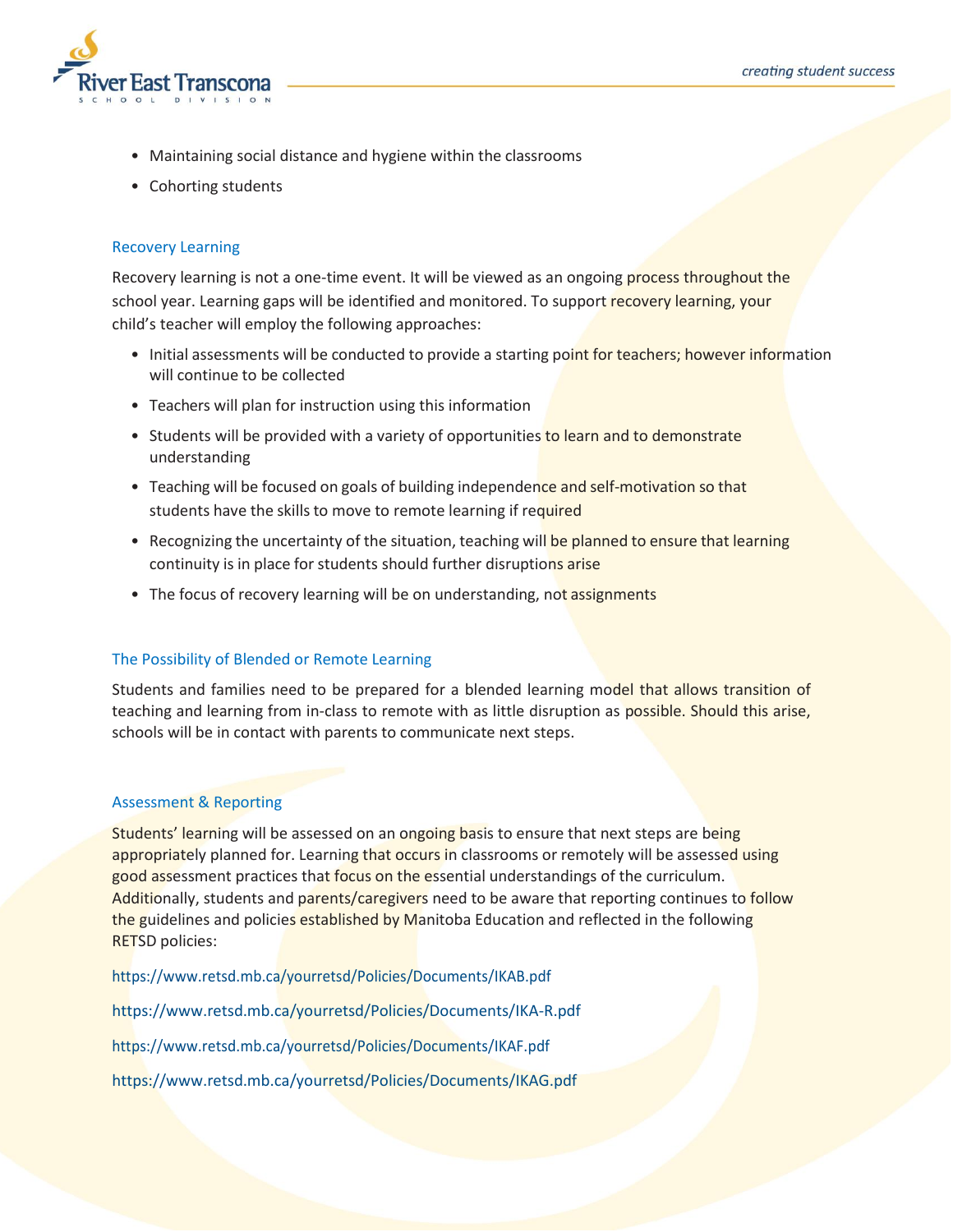

# Subject Areas & Specialist Classes

Mrs. Treffner, Ms. Schroeder and Mrs. Morris are looking forward to working with all our students this Fall. They are very creative and have many ideas to engage students while following the provincial guidelines.

Extra-curricular sports will take place in cohort groups. Information will be emailed home and put in the biweekly E-Memos.

Singing is not presently permitted in school. Taking this into account music programming will continue with consideration given to physical distancing and proper hygiene.

htt[ps://ww](http://www.gov.mb.ca/covid19/restoring/music-guidelines.html)w.[gov.mb.ca/covid19/restoring/music-guidelines.html](http://www.gov.mb.ca/covid19/restoring/music-guidelines.html)

# Student Specific Programming

All students with additional needs will be receiving in-class learning as prescribed by the province. Programming for students with additional needs may include a student specific plan, such as an Individual Education Plan (IEP) or an Adapted Education Plan (AEP). Our Resource teachers, Mrs. Morris and Mrs. Beettam will be leading this collaborative planning. They will be communicating with classroom teachers and parents. They will also be supported by divisional staff as needed. If students with additional needs are not able to physically distance, provincial and divisional protocols will guide the necessary next steps. These can be found at:

htt[ps://www.edu.gov.mb.ca/k12/covid/support/supports\\_non\\_distance.html](http://www.edu.gov.mb.ca/k12/covid/support/supports_non_distance.html)

# Bring Your Own Device (BYOD)

To support the use of technology in teaching and learning, Bring Your Own Device (BYOD) guidelines will be in place for **all** students. If your child has access to a device that can be brought to school, please communicate that with your child's teacher.

Students will not necessarily be using a device every day, however early in the year we will be reviewing logging on and accessing your child's class TEAMs site. If this is a possibility for your family, there will need to be communication with the classroom teacher, so it is brought to school only when necessary.

This DOES NOT mean that students must have their own device. This approach allows students who have their own device to leverage its use in-class under the direction of the teacher. Please know that this is completely optional and not a requirement. Please call the school if you have any questions about this.

Teachers, students, and parents should be aware of the BYOD guidelines and the related RETSD policies.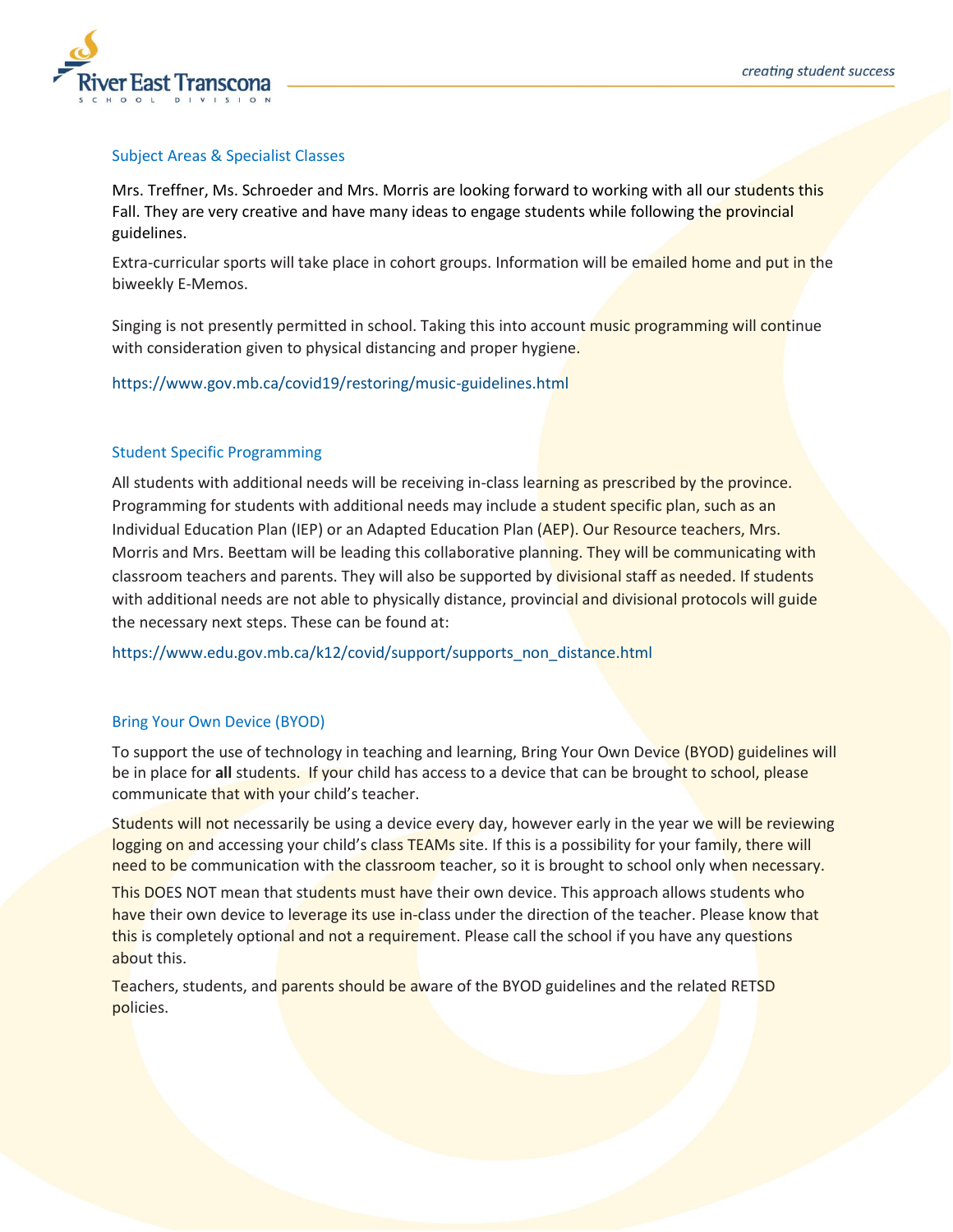

RETSD BYOD Parent Guidelines:

htt[ps://ww](http://www.retsd.mb.ca/Lists/Publications/BYOD%20Parent%20FAQ%20Aug%202020.pdf)w.[retsd.mb.ca/Lists/Publications/BYOD%20Parent%20FAQ%20Aug%2020](http://www.retsd.mb.ca/Lists/Publications/BYOD%20Parent%20FAQ%20Aug%202020.pdf)

## [20.pdf](http://www.retsd.mb.ca/Lists/Publications/BYOD%20Parent%20FAQ%20Aug%202020.pdf)

RETSD BYOD Student Guidelines:

htt[ps://ww](http://www.retsd.mb.ca/Lists/Publications/BYOD%20Student%20guidelines%20Nov%202017.pdf)w.[retsd.mb.ca/Lists/Publications/BYOD%20Student%20guidelines%2](http://www.retsd.mb.ca/Lists/Publications/BYOD%20Student%20guidelines%20Nov%202017.pdf)

## [0Nov%202017.pdf](http://www.retsd.mb.ca/Lists/Publications/BYOD%20Student%20guidelines%20Nov%202017.pdf)

htt[ps://ww](http://www.retsd.mb.ca/yourretsd/Policies/Documents/GBEE.pdf)w.[retsd.mb.ca/yourretsd/Policies/Documents/GBEE.pdf](http://www.retsd.mb.ca/yourretsd/Policies/Documents/GBEE.pdf) htt[ps://ww](http://www.retsd.mb.ca/yourretsd/Policies/Documents/IJND.pdf)w.[retsd.mb.ca/yourretsd/Policies/Documents/IJND.pdf](http://www.retsd.mb.ca/yourretsd/Policies/Documents/IJND.pdf)

# Student Access to Devices & the Internet

To ensure all students are ready for a possible move to remote learning, **based on need, each school will identify students** who would benefit from being provided with loaner devices that are to be returned at the end of the school year or before.

Students who were provided with a loaner device are given the opportunity to purchase the loaner device at the end of the school year.

To ensure all students are ready for a possible move to remote learning, **based on need, each school will identify students** who would benefit from the opportunity to have the school division provide home internet access through BELL/MTS.

Parents/caregivers are advised to contact the school for support.

# Protocol for Shared Equipment

Students can share equipment as needed however, it is imperative to ensure hand hygiene before and after use.

# Well-Being, Wellness & Supports Checks

Student mental health and well-being is a core element of the re-opening planning. It is foundational in ensuring a return to a welcoming environment that supports learning. To this end, RETSD schools will utilize the expertise of parents/ caregivers as it relates to their own children. Parents and caregivers know their children the best. To support all the adults supporting children, schools will consider these points:

- Communicate that no one has all of the answers about the impact of the pandemic, but that as a team, we can steer through the pandemic together
- Acknowledge that we need collaboration from adults to support the social-emotional impact of the pandemic on students
- Be open to the concept that students are returning to school with the weight of experiences that they might not have shared yet
- Understand that students will only be as healthy as the adults around them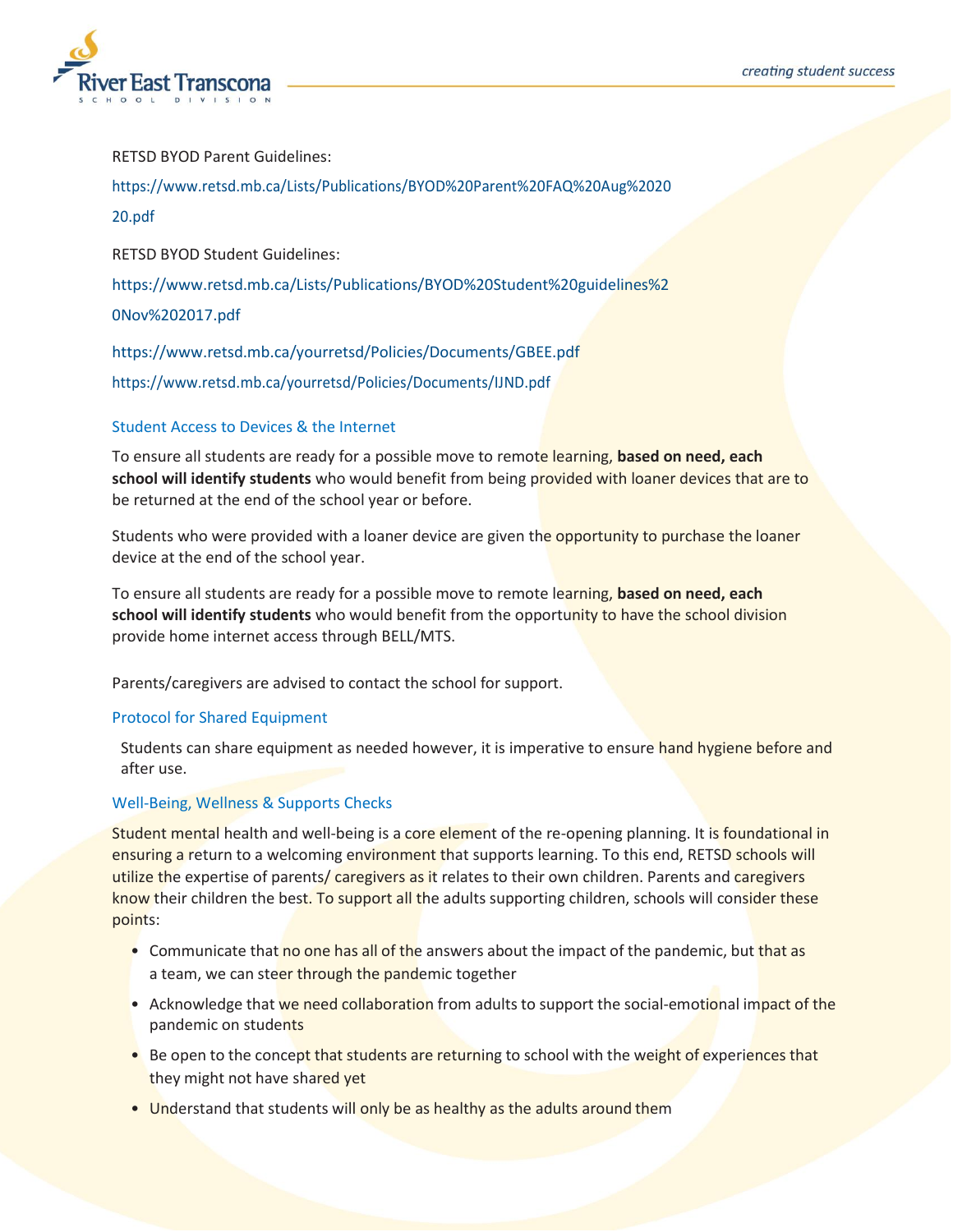

• Collaborate with parents/caregivers as a coordinated system that gives students hope

As adults we need to remember that children want to be heard. They do not need detailed information about events, but they do need to talk about their feelings. Let them know they can ask questions. We should answer questions honestly, but make sure that the information is suitable for their age level. If answers are not known, it is okay to say so and to look for resources together that can answer their questions.

Remember that children are often listening when others are talking about COVID-19. Adults should consider this and minimize discussions of COVID-19 that are not related to the specific setting. It is important for adults to correct any misinformation as they become aware of it.

We all need to reassure children that our schools are safe for children when they are consistently following preventative practices, including environmental cleaning, frequent hand hygiene, and routine screening.

Parent and student resources can be found at:

Taking Care of Yourself: [www.edu.gov.mb.ca/k12/covid/docs/mpsg\\_taking\\_care.pdf](http://www.edu.gov.mb.ca/k12/covid/docs/mpsg_taking_care.pdf) Resources for Students and Adults: [www.edu.gov.mb.ca/k12/covid/docs/mpsg\\_resources.pdf](http://www.edu.gov.mb.ca/k12/covid/docs/mpsg_resources.pdf) Kids Help Phone: https://kidshelpphone.ca/ Stress Hacks at: https://stresshacks.ca/

## **COMMUNICATION**

## Microsoft Teams

All RETSD schools use Microsoft Teams as our teaching, learning and communication platform. Your child's teacher will be working, in the first weeks, to ensure that your child can access Teams so that should schools move to remote learning, your child is positioned to continue their learning. A parent support document for Teams can be found here:

[https://www.retsd.mb.ca/Lists/Publications/Family%20and%20Guardian%20Guide%20to%20Microsoft](https://www.retsd.mb.ca/Lists/Publications/Family%20and%20Guardian%20Guide%20to%20Microsoft%20Teams%20(2)%20(1).pdf) [%20Teams%20](https://www.retsd.mb.ca/Lists/Publications/Family%20and%20Guardian%20Guide%20to%20Microsoft%20Teams%20(2)%20(1).pdf) [\(2\)%20\(1\).pdf](https://www.retsd.mb.ca/Lists/Publications/Family%20and%20Guardian%20Guide%20to%20Microsoft%20Teams%20(2)%20(1).pdf)

# Stay Informed

At Angus McKay, the following structures support communication:

- School website[: https://www.retsd.mb.ca/school/am/Pages/default.aspx#/=](https://www.retsd.mb.ca/school/am/Pages/default.aspx#/=)
- Our bi-weekly E-Memo which is emailed directly to you when you sign up for it on the website
- School emails
- Teacher/family communication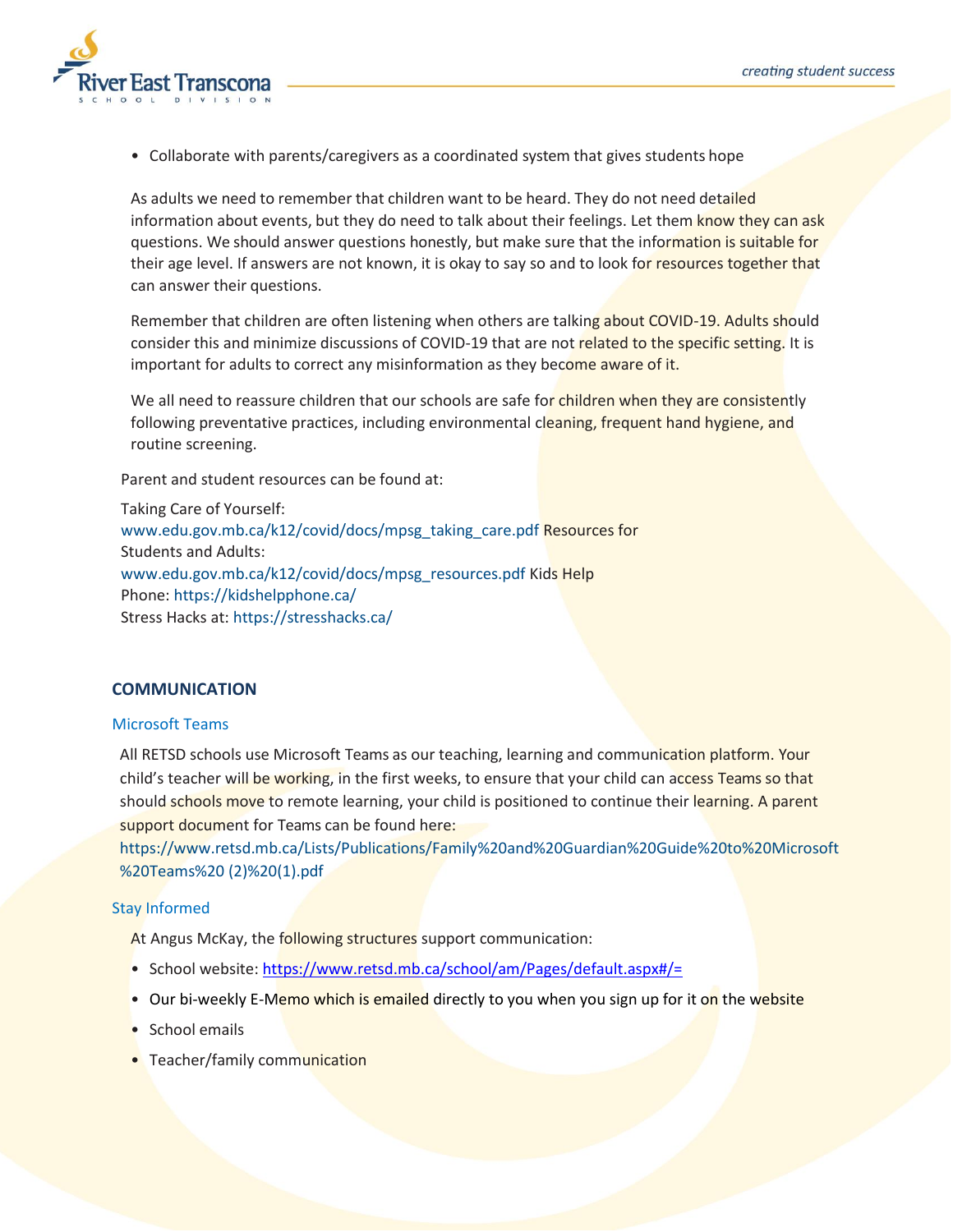

Please continue to check the Divisional website as well. It posts regular updates that apply to all of our schools.

<https://www.retsd.mb.ca/Pages/home.aspx#/=>

# Concern Protocol

Angus McKay will always try to make the learning experience positive, safe and interesting for our students. However, if you have a concern or an issue, please don't hesitate to let the school know. Open communication between home and school is very important to us. In the event you have a concern, **please follow the process below**:

- a. Talk to the person most directly involved—your child's teacher. If you must leave a message, provide a day and evening phone number where the teacher can reach you.
- b. If talking to the teacher doesn't resolve the issue, talk to the principal.
- c. If you've talked to the principal, but the issue has not been resolved over a period of time, call the superintendent's department at 204.667.7130 or email [communications@retsd.mb.ca.](mailto:communications@retsd.mb.ca)
- d. If you disagree with the decision of the superintendent's department, you can make an appeal in writing to the board of trustees.

Policy KE–Concern Protocol: htt[ps://ww](http://www.retsd.mb.ca/yourretsd/Policies/Documents/KE.pdf)w.[retsd.mb.ca/yourretsd/Policies/Documents/KE.pdf](http://www.retsd.mb.ca/yourretsd/Policies/Documents/KE.pdf)

Policy KE-R–Concerns and Complaints Process:

htt[ps://ww](http://www.retsd.mb.ca/yourretsd/Policies/Documents/KE-R.pdf)w.[retsd.mb.ca/yourretsd/Policies/Documents/KE-R.pdf](http://www.retsd.mb.ca/yourretsd/Policies/Documents/KE-R.pdf)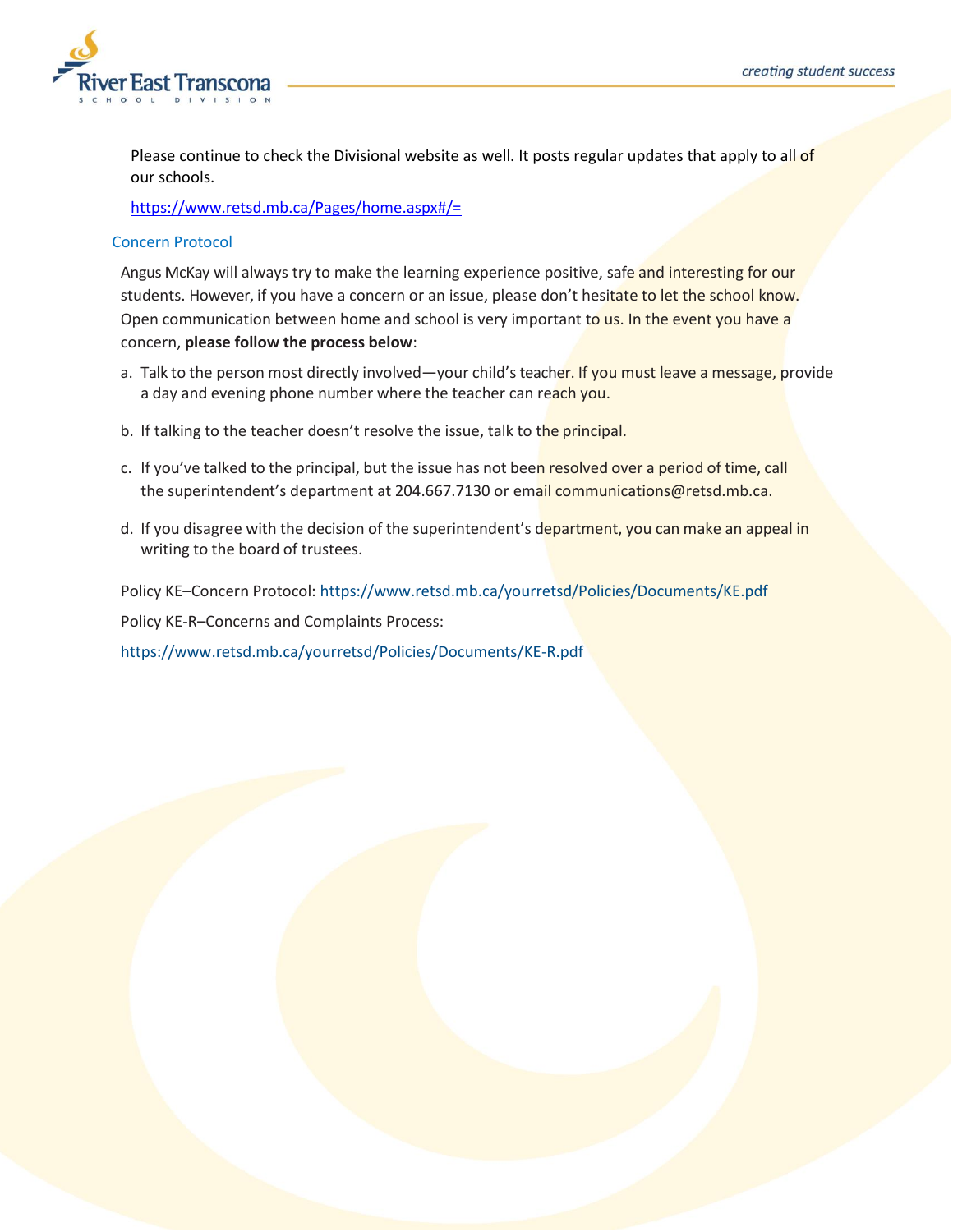# *What Should I Do if My Child is Sick?*



**Students should stay home from school if they are sick, no matter how mild the symptoms. If your child comes to school with any COVID-19 symptoms, the school will immediately isolate the student and call parents to pick them up.**

If students have one symptom from the Column A or two from Column B, they should immediately get tested for COVID-19.

# **Column A**

# **Do you have a new onset, or worsening, of any ONE of the following symptoms?**

- Fever > 38°C or think you have a fever or chills
- Cough
- Sore throat/hoarse voice
- Shortness of breath/breathing difficulties
- Loss of taste or smell
- Vomiting or diarrhea for more than 24 hours

# **Column B**

# **Do you have a new onset, or worsening, of any TWO of the following symptoms?**

- Runny nose
- Muscle aches
- Fatigue
- Conjunctivitis (pink eye)
- Headache
- Skin rash of unknown cause
- Nausea or loss of appetite
- Poor feeding (if an infant)

# **When Can My Child Return to School?**

If your child gets tested for COVID-19 and is:



**Negative:** They can return to school after 24 hours of being symptom-free.



**Positive:** Public Health will provide guidance regarding what is required before your child can return to school.

**If your child is sick and you decide not to get tested for COVID-19 the student must self-isolate for 10 days from symptom onset plus 24 hours of being symptom-free before returning to school.**